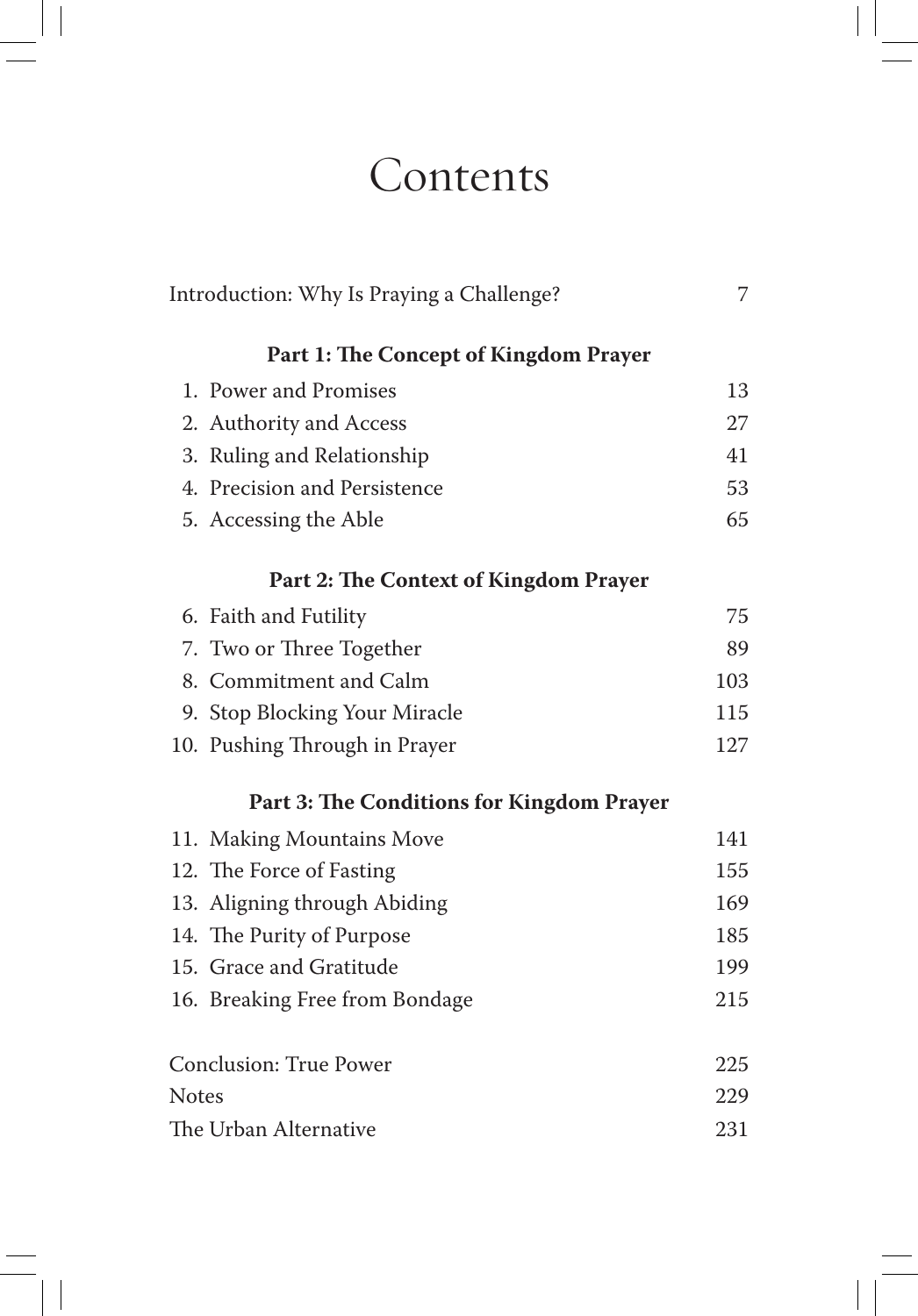

CHAPTER<sub>I</sub>

## Power and Promises

A number of years ago, I took the family on a vacation to<br>see one of the great wonders of the world. We had already<br>heap to the Grand Canyon and gatten to sok and akk about the see one of the great wonders of the world. We had already been to the Grand Canyon and gotten to *ooh* and *ahh* about the scenery there. Personally, I didn't completely understand why we had to drive that far to see a hole in the ground, but it was on the list of "Great Family Vacation Destinations" so we went.

This vacation, we went to see another hole in the ground or what looked like a hole in the ground from up above. The difference, though, was that this hole was filled with an enormous amount of water. It didn't take me more than one look to understand why we had come. It was overpowering in its beauty. I couldn't look away.

Niagara Falls proved to be a great adventure for us as a family, but as we spent a few days there, something else stood out to me about the experience in relationship to prayer and our experience of God Himself.

We had chosen to stay on the Canadian side of the Falls for our vacation, and so when we had arrived at our hotel room the first night, that became our initial opportunity to see the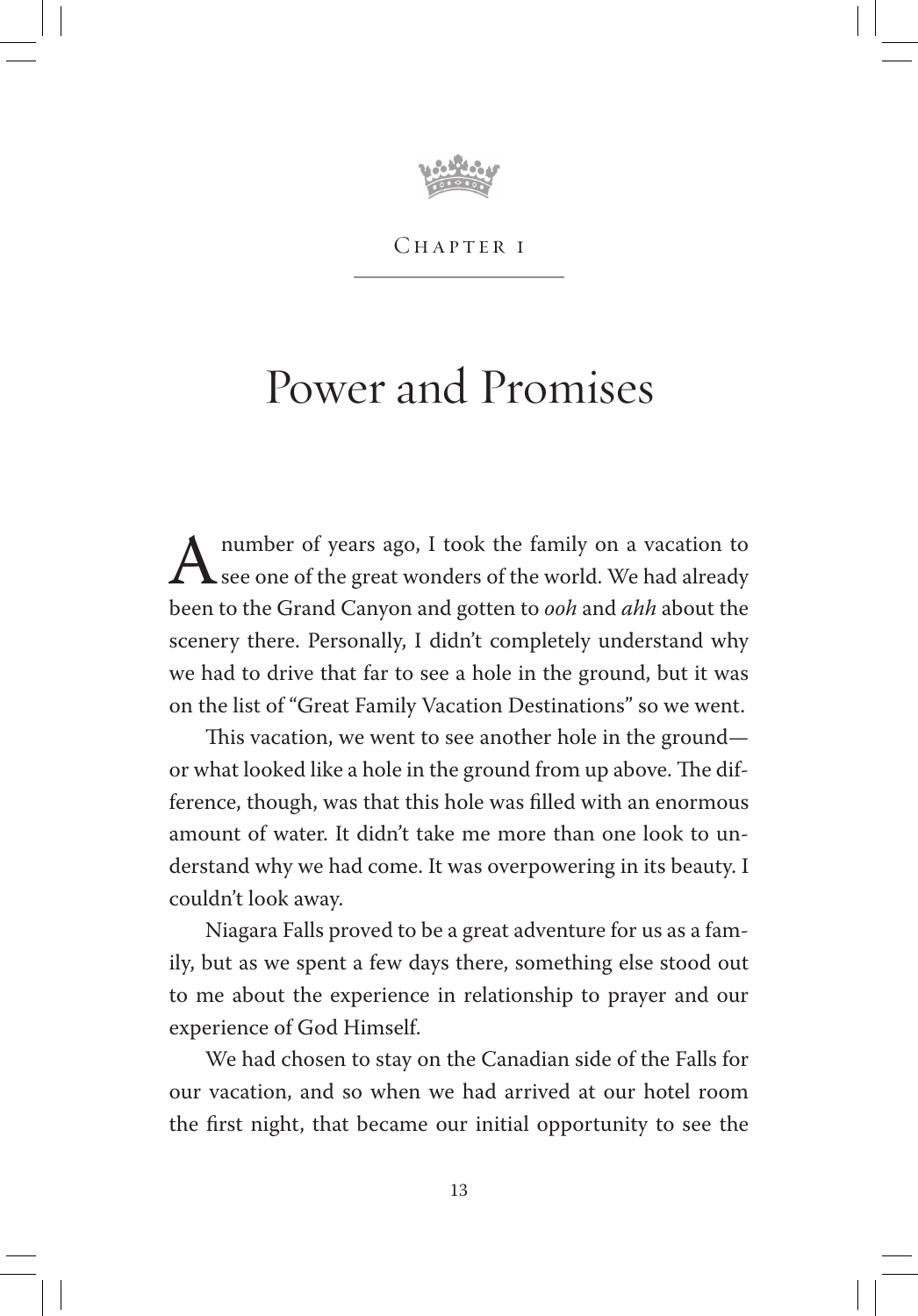mammoth horseshoe-carved landmark, flooded with an ongoing surge of water causing it to be soaked with foam at the bottom. I'll never forget looking out the window of our hotel room that very first time and being overwhelmed by the magnificence of this natural wonder. It seemed close. It seemed enormous. I recall mouthing the word "wow" and just standing at the big window with the family, staring in amazement. We were all impressed at the majesty flowing in front of us.

But it was too late that evening to actually go and visit Niagara Falls up close. Instead, we unpacked, grabbed some dinner, and went to bed. The next morning, Lois and I woke the kids and headed out to show them a closer, more powerful view. We headed out the hotel, went down a walkway, and then took a short ride on a hillside tram to get to a little park and visitor area right at the top of the Falls.

Now, the view from our room had been spectacular. There were no complaints mumbled at all. But the view from the park area right where the water literally lunges over the edges of stone and rock—well, that view was breathtaking. I didn't just mouth one "wow" like in the hotel room. This time as I stood there witnessing the immeasurable amount of water nose-diving off the rim of the upper riverbed, I voiced my amazement out loud. Several times. The thunderous roar of the water hitting the basin never stopped. The rainbow painted in the sky shone above it, immovable—almost like a sentry positioned on duty.

We stood there bathed in the constant sound and sight of pure wonder. If you've been there yourself, you know we also got a little wet as the water's spray would fly through the air, sprinkling us as it went about its way.

Witnessing the Falls firsthand—close enough to feel as if I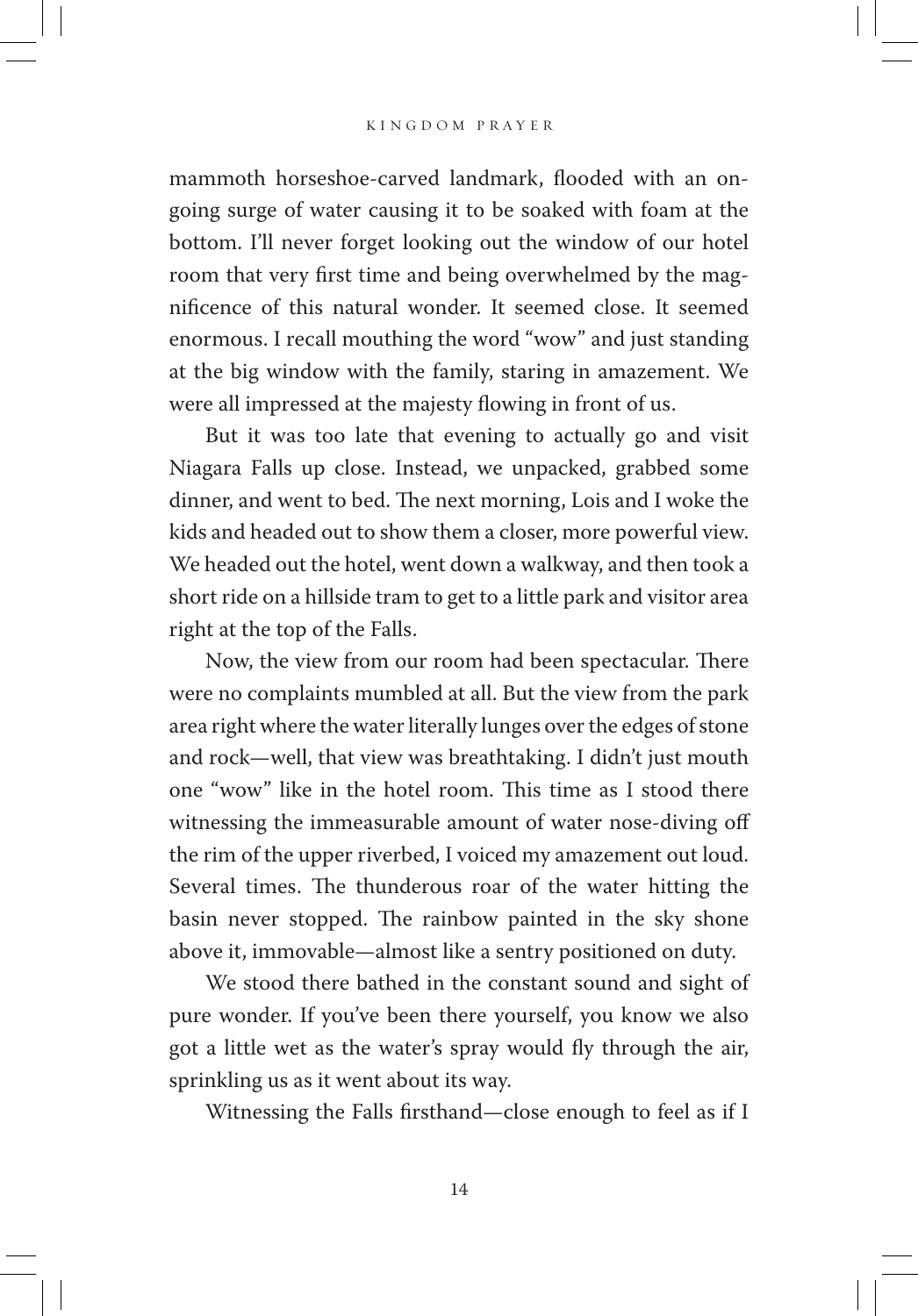could reach out and touch it—evoked a profound sense of awe within me. Hours went by in what seemed like only minutes.

But there is a third way to experience Niagara Falls, one many visitors on the Falls' American side enjoy. It's called the Maid of the Mist, a magnificent boat you can ride close to the foot of the Falls. If you have been on it yourself then you know that the word "mist" is an understatement. When you ride the Maid of the Mist, you don't get misted at all. You get drenched. But "Maid of the Drench" probably wouldn't go over as well in marketing the riverboat ride!

Everyone is given a raincoat before they board the boat. This is intentional because the owners of the boat know you are about to get really wet. Before long, the cold, penetrating river water that just fell fifty-seven meters (one hundred eighty-seven feet) from the cliffs at Niagara soaks everyone on board. Passengers on the boat don't merely see the Falls. They don't merely hear them. They don't merely get sprinkled with droplets on the breeze. No, on that boat they are drenched as they experience Niagara as close as is humanly possible without actually going over it in one of those barrels that many adventurous daredevils have tried.

### Close, Closer, Closest

These three very different experiences offered visitors to Niagara Falls reminded me of our relationship to prayer and our experience of God Himself. Some of us approach our prayer lives and relational experience of God from the hotel room of our hearts. We see Him from a distance. Yes, we are duly impressed, but not really impacted. We admire His work from afar but then we become easily distracted because it's just an image out a window. We might mouth a word or two. But before long we have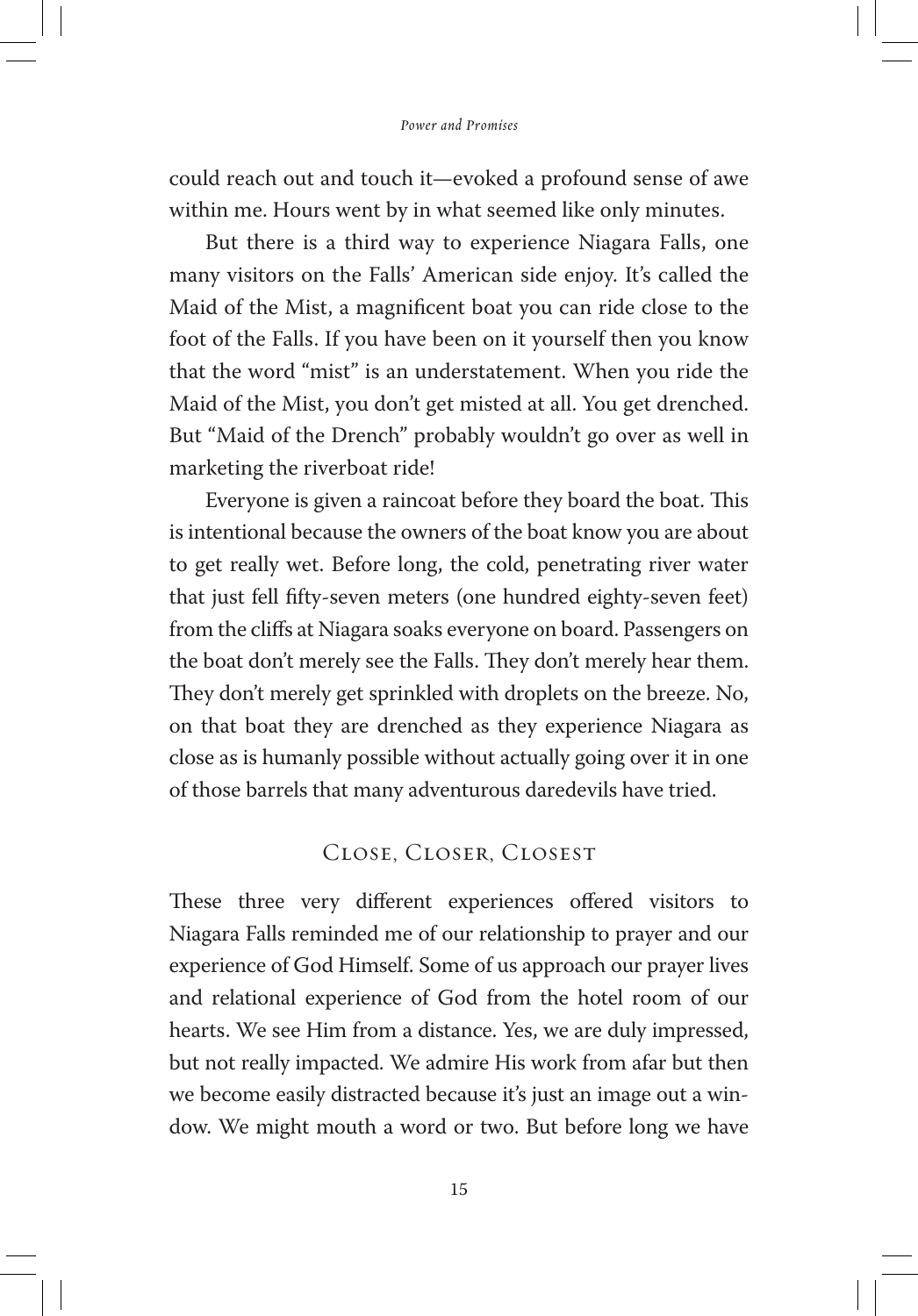turned to do other things, or simply gotten bored with the view.

Then there are others of us who engage our prayer lives from the park. We're closer. We abide a bit more. We stay a little longer. But we are still safely behind the steel and rock barriers of our own will and minds. We don't allow the current to connect with us or direct us in any way. Yes, we may feel His engagement and hear His voice, like answers blown to us on the breeze, but then there are other times where we become easily distracted by the visitor center souvenirs to purchase, or the hamburgers, ice cream, and pretzels nearby. Before long, we've left His presence and entered the store.

But there are some who refuse to settle for a hotel room window or even park experience of prayer. They are the ones who put on their raincoats, raise their umbrellas, and venture into the basin to get as close as they can. They long to be drenched by God's presence. Drenched by His purity. Overwhelmed by His glory. They see not just the rainbow of His promises but move into the actual light of His promises. They may get uncomfortable sometimes as the boat gets rocky or they get drenched, but it's worth it as they fully engage with the One who truly is the voice on the waters. As the psalmist writes, "The voice of the Lord is upon the waters; the God of glory thunders, the Lord is over many waters," (Ps. 29:3). That is the voice you hear, know, and experience. And with His voice comes His power.

Did you know that Niagara Falls is not only a spectacle of wonder to behold? It is also a source of power, great power. In fact, a fourth of all of New York State as well as Ontario are powered by these falls alone. The Niagara generating stations create hydropower that can turn on 24 million 100-watt light bulbs at one time. There is nothing quite like Niagara Falls in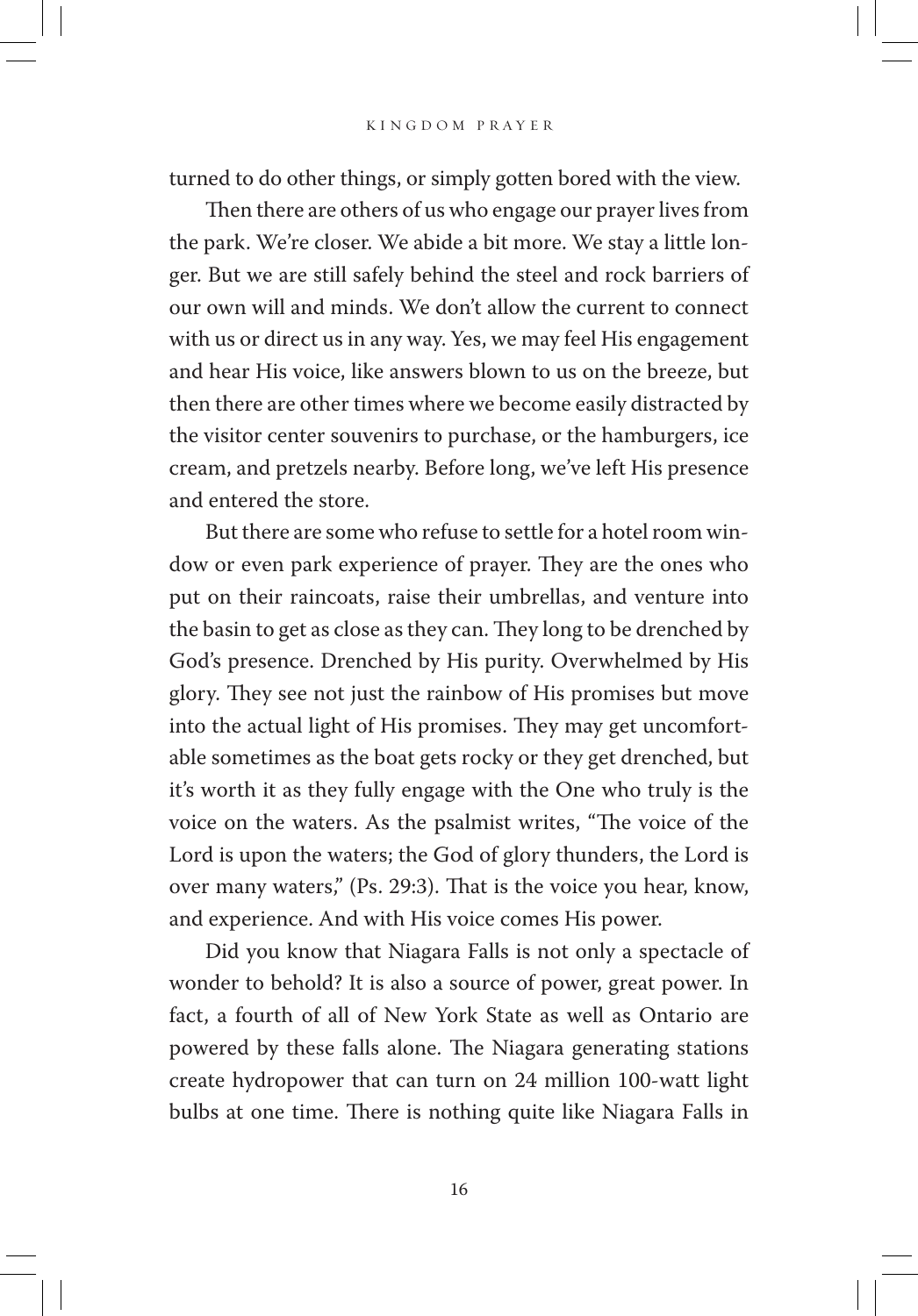physically illustrating a spiritual principle with regard to prayer. Both promises (the rainbows) and power (enormous hydroelectricity) come from this one place.

But it is up to you whether you choose to simply view the postcard or the calendar photo featuring the Niagara Falls. You could go a step further and take a trip to a hotel close to the Falls and look out the window. Or you could choose to make the walk down to the park and line up at the edge where the water cascades for a closer look. *Or* if you will decide to go all the way—put on the raincoat, get on the boat, and be drenched by both the power and promises of that place.

It's your choice. But while you do get to make your choice, you don't get to choose the outcomes of that choice. The choice itself will influence the results. If you want the full power and promises of God's presence, you will have to get close and go deep in your relationship with Him.

#### True Power

Prayer has been studied, written about, talked about, and preached on by countless people in countless ways. Yet it remains an elusive element to most of us. In over four decades of ministry, I have encountered only a few who truly seem to grasp and understand prayer. For far too many people, even those who follow Jesus Christ, prayer is like the National Anthem before a sporting event. It gets the game going but has little to no relevance on what is happening on the field. It is merely an exercise of routine.

For example, when most of us pray before we eat, we don't really utilize our minds to do that because we say the same general things each time. Or when many of us pray before we go to bed at night, we simply recite a call for blessing and protection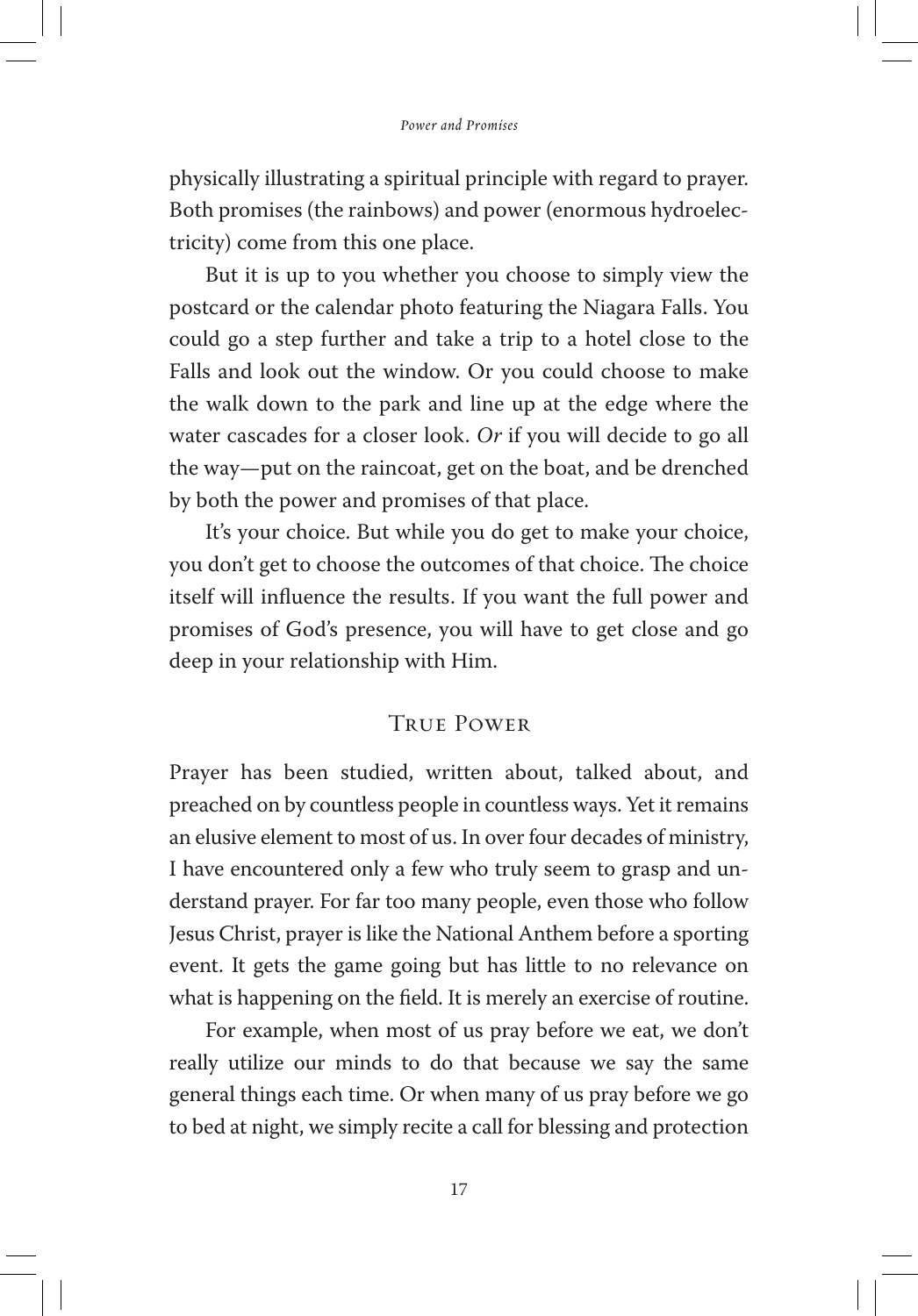with a little bit of gratitude thrown in for good measure.

Prayer has become a habit for far too many of us.

Yet prayer is powerful. Kingdom prayer is *the divinely authorized methodology to access heavenly authority for earthly intervention*. Such prayer is earth giving heaven permission to intervene in the reality down here with the manifestation of the spiritual reality up there. That is a definition few of us really grasp. God is waiting to be involved in our activities and yet because we were given freedom He does not force Himself on our situations. He waits for us to ask—to connect with Him in prayer.

There was a lady who lived way out in the boondocks for years

*God does not force Himself on our situations. He waits for us to ask—to connect with Him in prayer.*

without any electricity, but finally the power company was able to get electricity installed where she lived. But after several months, the power company noticed that very little power was being used at this woman's home. They did some tests and saw that the power was getting to her house just fine, but she didn't seem to be using much at all. So a representative decided to visit her home and ask if there was a problem.

"Ma'am, are you using your electricity here that we've run to your property?" he asked.

"Oh, yes!" she replied. "It's been very helpful."

"Can you explain to me how you use your new electric power?"

"Well, it's very simple," she said. "When it begins to get dark,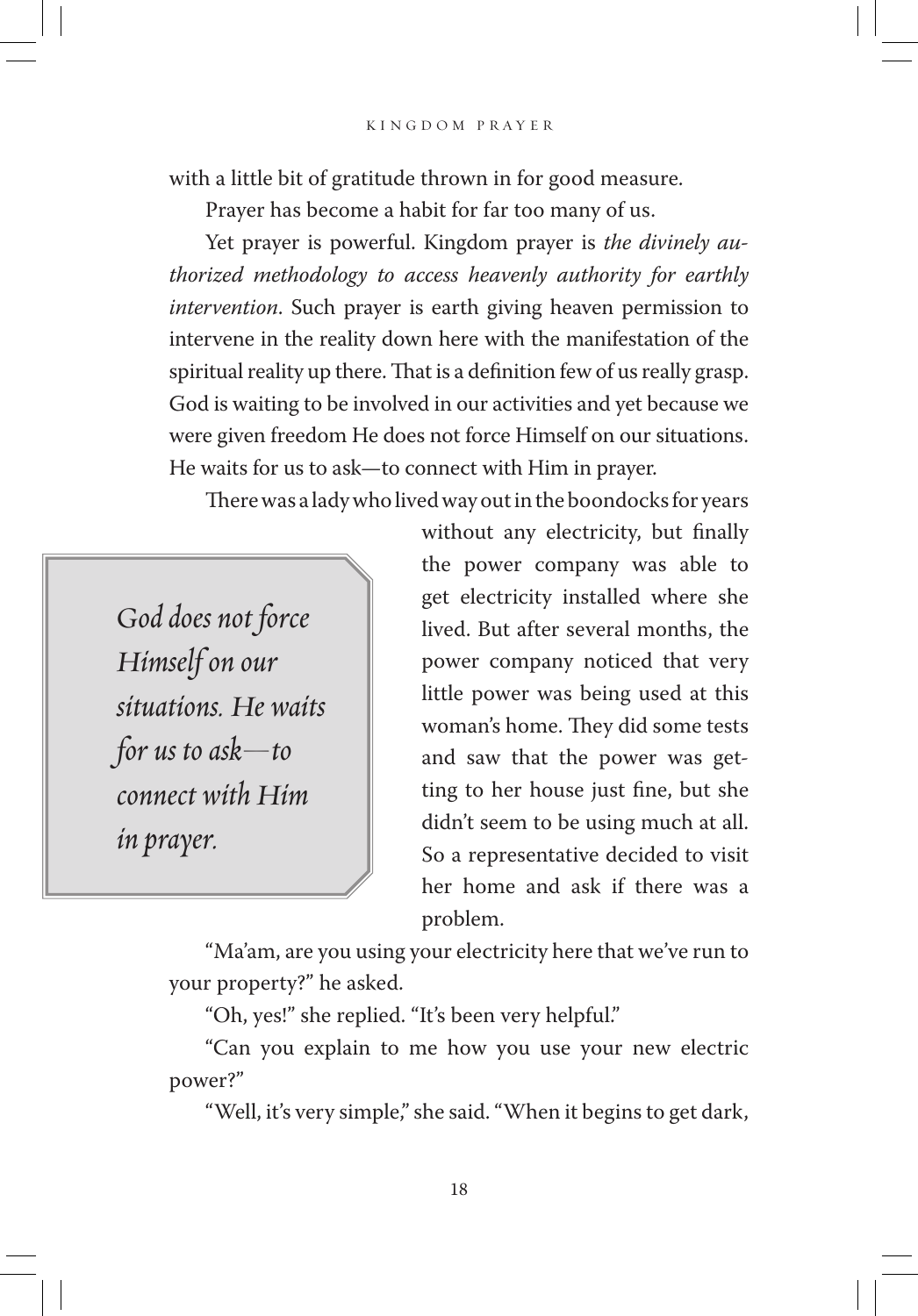I turn on the lights long enough to light my kerosene lamps and then I turn the lights off again."

I'm sure you will agree with me this lady didn't understand the use of the power. She had it, but she wasn't maximizing it; she wasn't getting all of the power that it was designed to deliver. It's the same way with prayer. In order to experience maximum spiritual power, we need to understand how this thing called prayer is designed to work.

We sing songs about power. Our songs remind us of all of the deposits that God has made in us, yet so many of us are living as though we are powerless. Now, how can you live in God's prayer power? It starts by first knowing Him—really being intimate with who God is. Being willing to get drenched on the boat and take a trip into the basin of God's presence. Now, that doesn't mean how many Bible verses you have memorized or how many theological concepts you have mastered. Those academic pursuits have their place, but knowing God personally in prayer is more than that. When you become intimate with God, it's not a vague concept—it's an ongoing conversation. It's an experiential reality that produces results.

#### Finding Power before We "Lose Heart"

When you experience God the way He intended, you will experience power in your prayers like never before. The apostle Paul introduces this concept when he makes the statement in my favorite New Testament book, Ephesians, "Therefore I ask you not to lose heart" (3:13). To "lose heart" means to become discouraged, despondent, and finally, to give up. There is a lot today to lose heart over. It might be a financial situation, a relationship, a health concern, loss of a job, or emotional distress. Just watching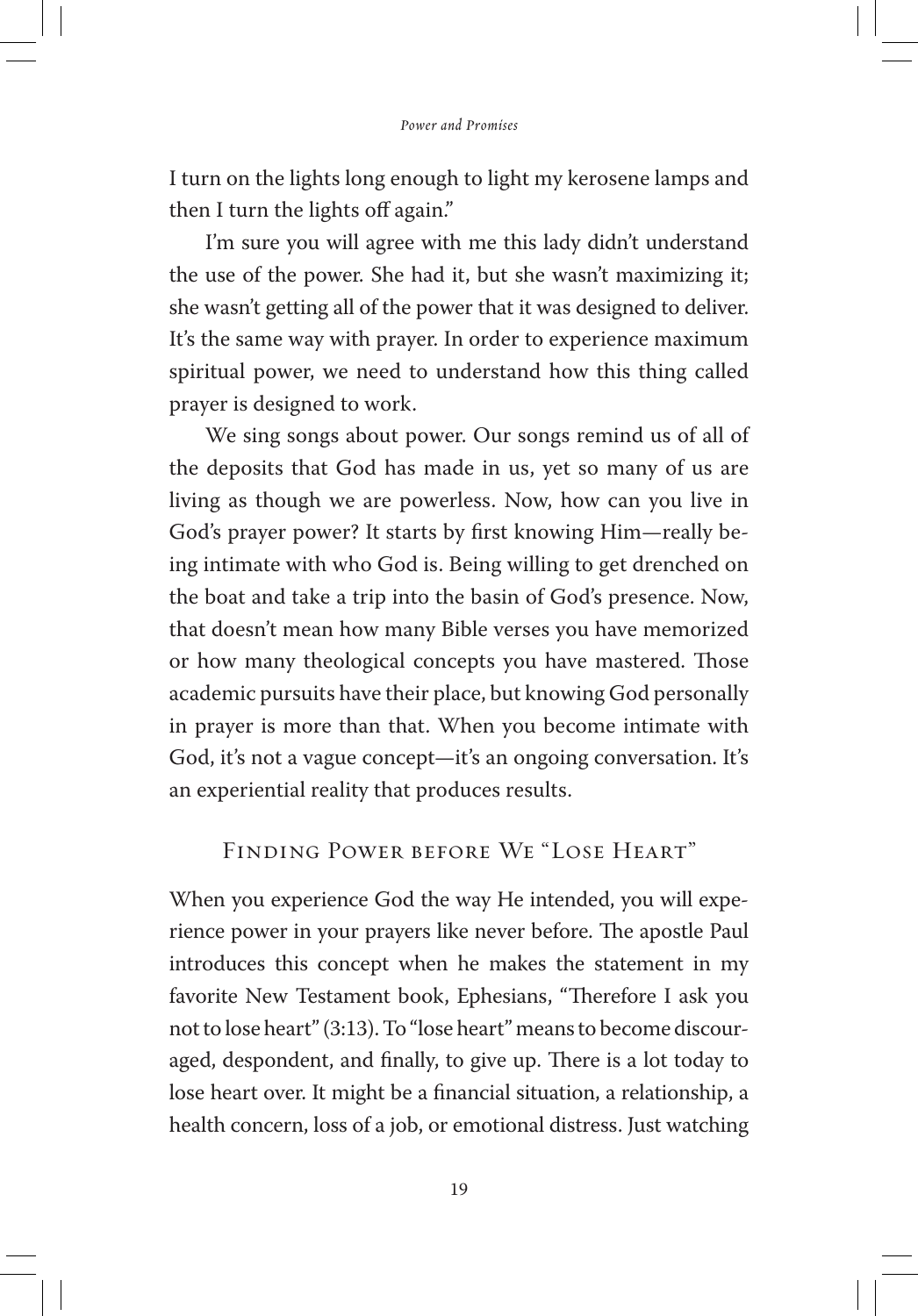the evening news can cause anyone to lose heart very quickly.

So much that surrounds us today speaks of doom, gloom, and unfortunate situations. As a pastor, I am regularly called on to counsel people. There isn't a week—and often even a day —that passes when I do not speak with someone who is ready to give up.

Paul must have heard many similar accounts. And his concern for the believers at Ephesus—"saints" as he called them (so they were saved people)—was that they would not lose heart. This concern thus led Paul to pray one of the great prayers of the New Testament. This prayer for power, found in Ephesians 3:14–19, is often overlooked when it comes to Bible study, but I believe it to be one of the most insightful and powerful models of prayer that has been given to us.

#### Paul's Prayer for Our Power

In verse 14, Paul writes, "For this reason I bow my knees before the Father, from whom every family in heaven and on earth derives its name." Now understand: When the Bible mentions that somebody has dropped down to their knees, it means this-isserious-prayer time. This was a humbling kind of prayer.

Paul continues with this mighty prayer. He prays that God "would grant you, according to the riches of His glory, to be strengthened with power through His Spirit in the inner man" (v. 16). Paul is basically asking that God would give the Ephesian believers some power. But what kind of power is Paul referring to? He's talking about power to no longer allow your circumstances to own you. He's talking about the power to deal with a losing-heart situation. He's talking to weak people who need to be strengthened because of what they are going through.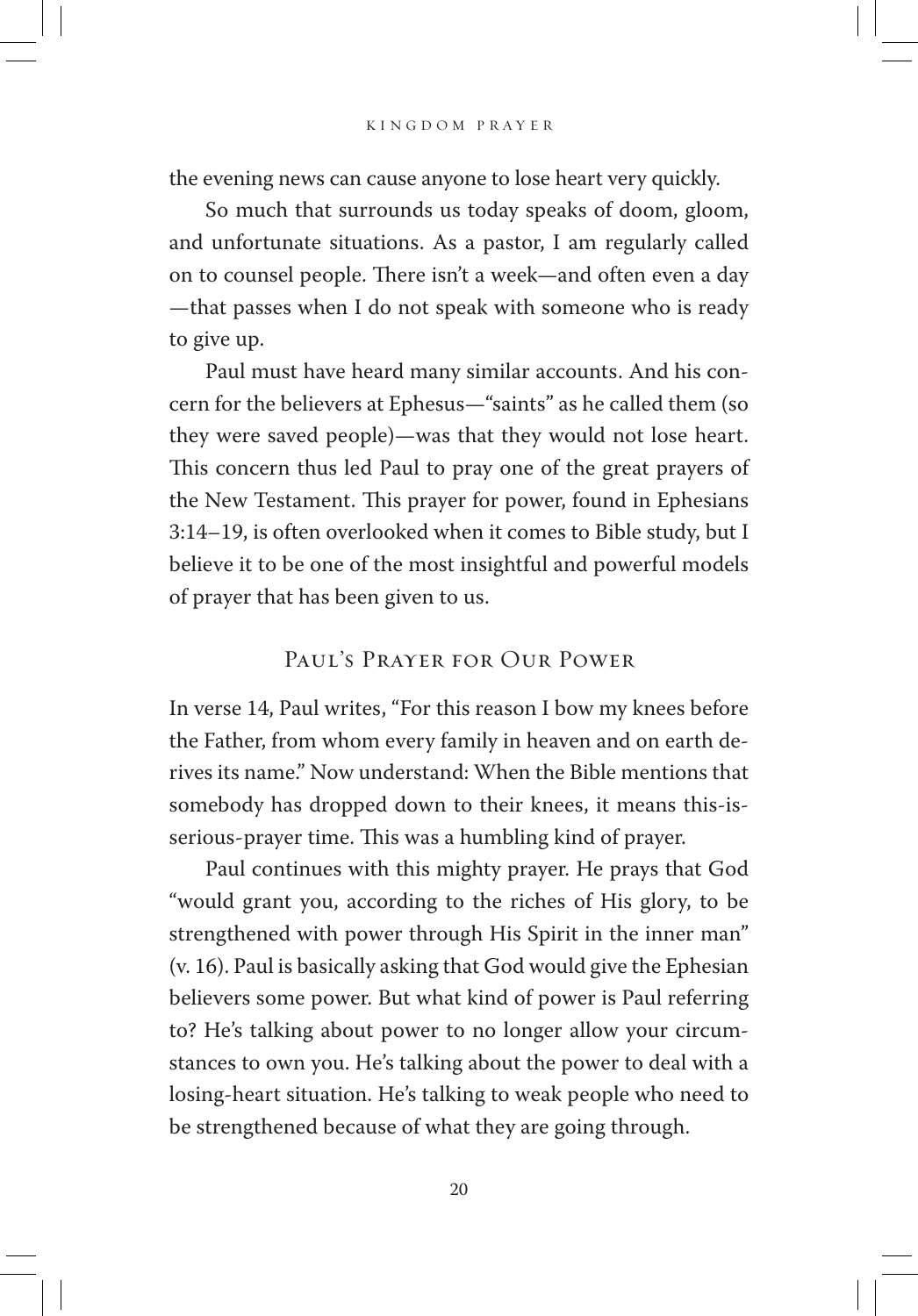They don't have the power to get out of the situation, or even through it, by themselves. They cannot overcome the circumstance, deal with the pain, or find the answer. They feel so powerless that they are losing heart. That is the context in which Paul prays this prayer.

Through his prayer, Paul is saying to them—and to you and me—that the answer is not on the outside. It's not found in changing the situation. Paul is saying the power to not succumb to losing heart is based on the Spirit's work *inside* of you.

Many of us who are losing heart try to change the external situation. We don't think to make an adjustment on the inside, where real change can take place. This only makes us more frustrated. And then we wonder why there's no power and nothing happening.

Have you ever picked up your cellphone only to notice there is no power left in it? It powers down and now you can't access your contacts or even dial a number. You can't call out and no one can call in because there is an absence of power.

When this happens, you or I could scream at our phones and say, "Come on, someone talk to me!" But that wouldn't change anything. We could push the screen harder or shake the phone. We could say nice words to it or look at it longingly. Yet still nothing would change. Nothing would turn it on—except simply plugging it in. All efforts are doomed to failure and frustration unless something got charged in the inner casing.

Many of us who are losing heart in our physical, tangible lives and experiences are making ourselves more frustrated by trying to change the external situations and dynamics when there has been no adjustment on the internal connection. Then we wonder why there is no power and nothing seems to be happening.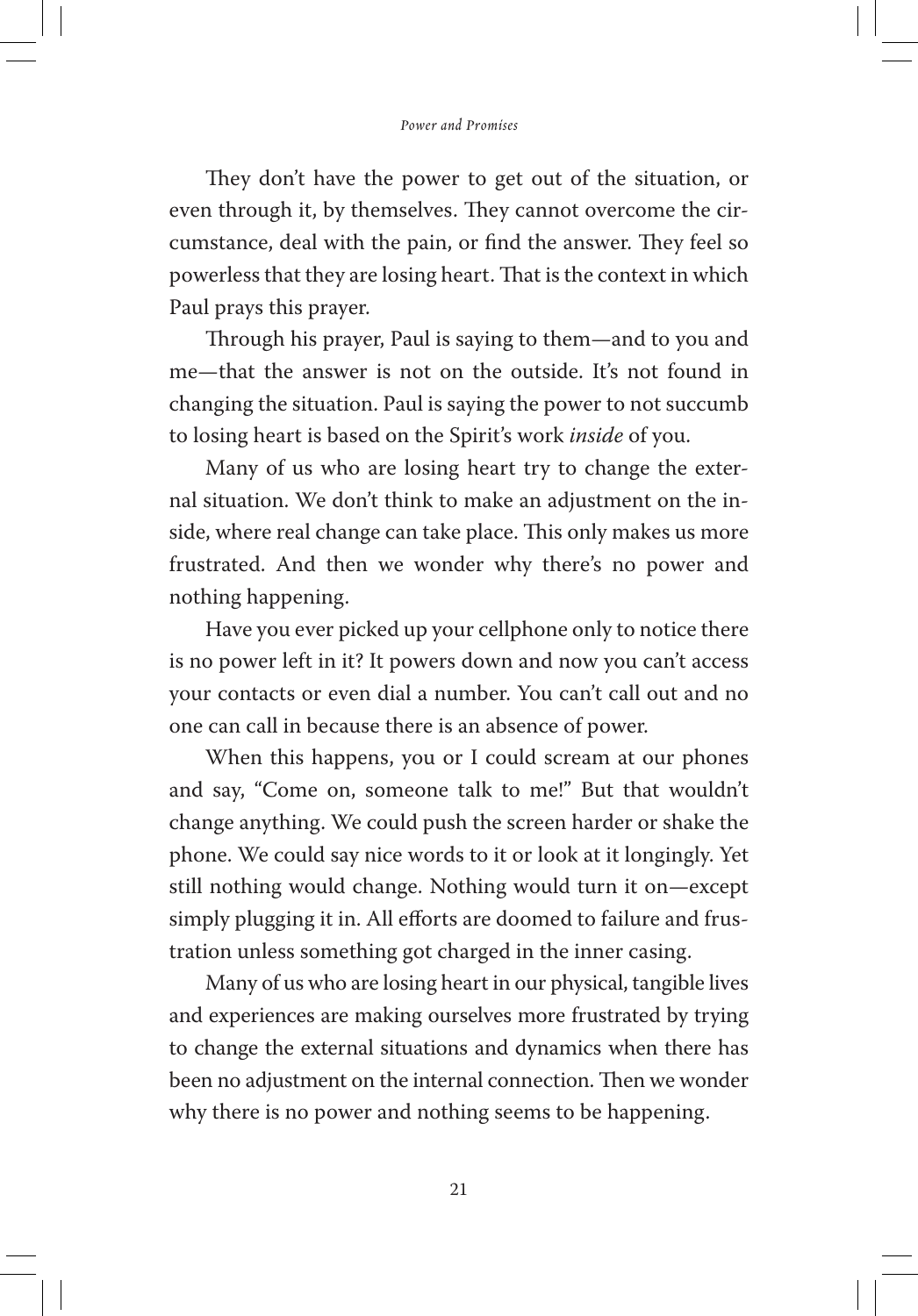Here is what Paul had to say about situations like this in Ephesians  $3:16-18$  (NIV):

I pray that out of his glorious riches he may strengthen you with power through his Spirit in your inner being, so that Christ may dwell in your hearts through faith. And I pray that you, being rooted and established in love, may have power, together with all the Lord's holy people, to grasp how wide and long and high and deep is the love of Christ.

The Greek word "dwell" means to make yourself at home. That's a key word to understanding the power of prayer. Let me illustrate it through this comparison. Many of us have a welcome sign outside of our front door. When someone comes to our home, we say "Come in! Make yourself at home." But let's face it—we don't usually mean that. Rather, it's just something polite that we say to welcome a guest. It would be more correct to say, "Make yourself at *room*," because we don't really mean that a guest can wander throughout our entire home. They can't go into your bedroom or peek into your closets. Those areas are private. They are off-limits.

#### Making Jesus Welcome in Our Lives

Likewise, most of us have "Jesus places" in our lives. These are the areas of our lives where Jesus is welcome to enter. Those parts of our lives that are tidy and clean. But if you want real spiritual power, Jesus needs to be able to enter *all* the rooms in your house. He must be free to make Himself at home. You need to let Him in the dirty garage or the overflowing attic. You need to let him in the closets. You might be asking why this is. It's because Jesus will only address what He has access to.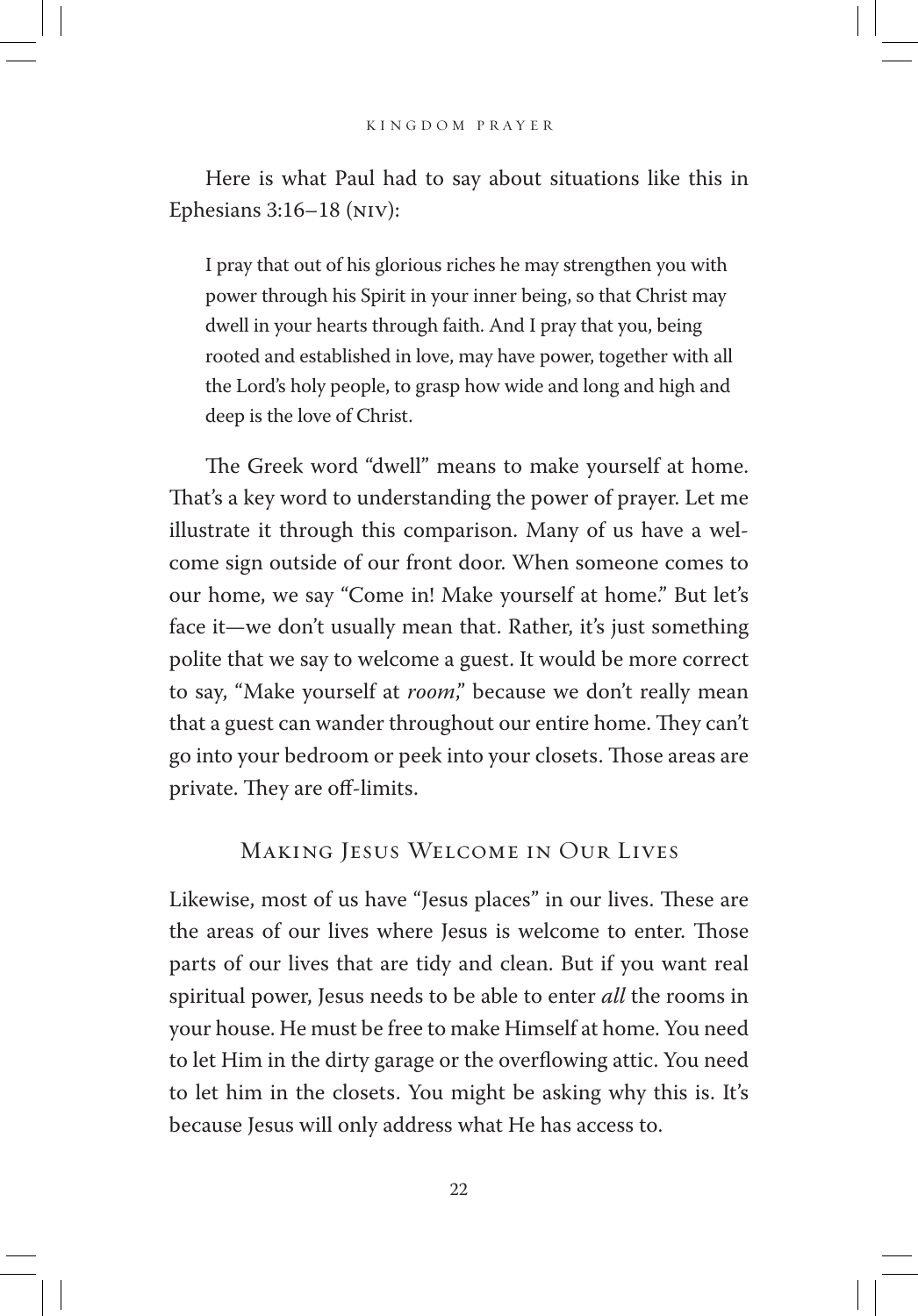We call this the lordship of Jesus Christ, which is giving Christ access to the ownership, rulership, over every place of your life. In order for Jesus to be Lord of your life, He must be invited to integrate throughout all of it—not just come for a visit on Sunday morning at church. You must allow Him to roam freely in every nook and cranny of your daily thoughts, needs, desires, despairs, and more. If you give Jesus Christ limited access to and engagement with you, you can expect to have limited power from Him. And limited power from Christ means more "losing heart" when the trials of life come our way as well as weak, anemic prayers.

For instance, you invite Jesus to Sunday morning church. It's a big room He has been invited to. But after your church service is over and you have driven home, you let Him into your home's entryway but not into any of the rooms. And that's why you can be one way at church and another way in your car. It's as if you are saying, "Church is Your room, but my home and its rooms are mine."

But Jesus must be free in our inner person to dwell there, to make Himself at home rather than just drop by at the threshold of our home and a couple of hours at church. The reason Jesus needs to be free to roam is so that you can know the breadth, the length, the height, and the depth of His love, just as Ephesians 3:17–19 says. And even when you come to know all of that, you will only be scratching the surface.

#### The Depth of His Power in Us

I'll never forget watching the enormous amount of water pour continually over the Niagara Falls. Over and over and over again, it never stopped. While we slept in our hotel room, it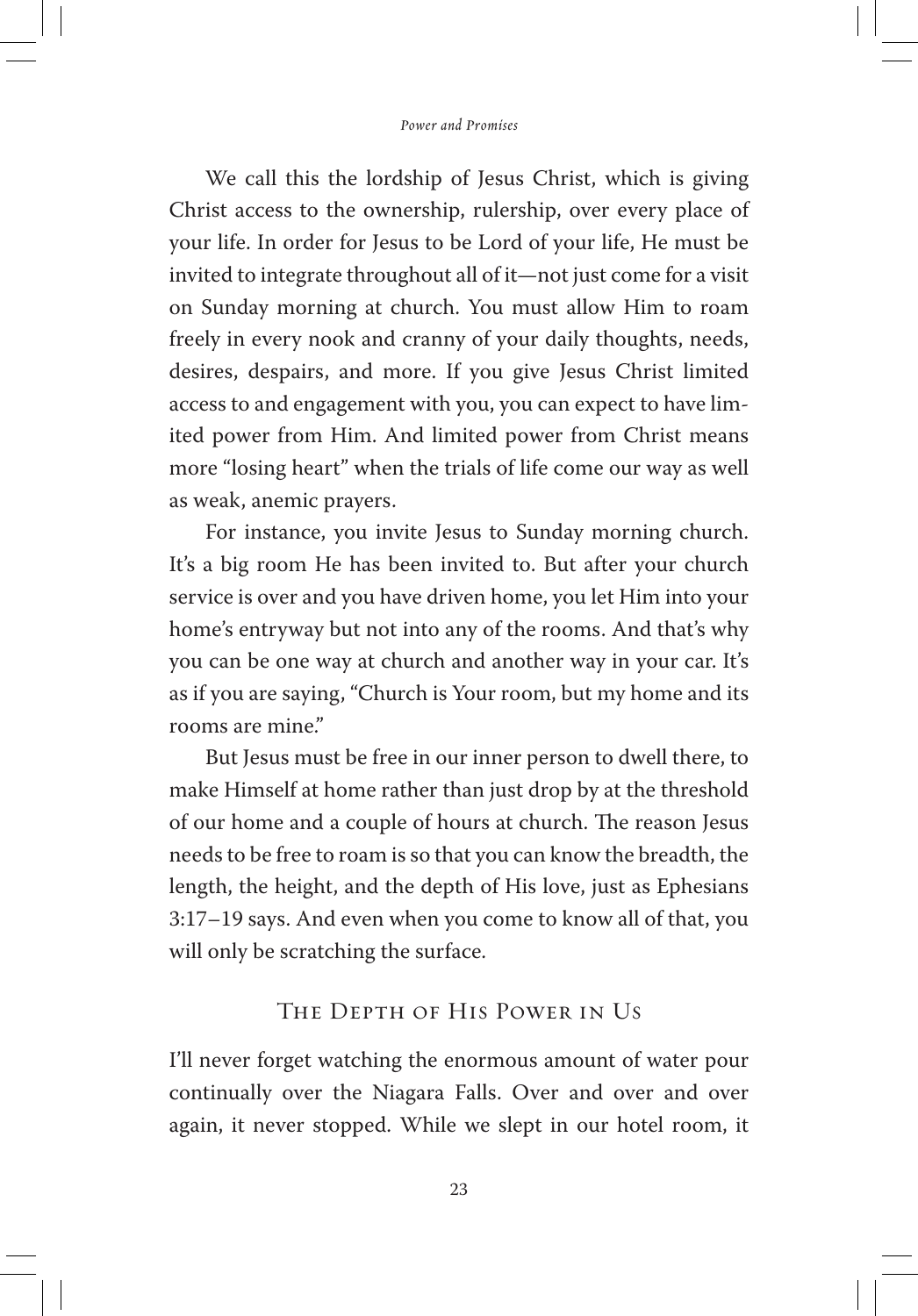still poured. While we went and ate lunch somewhere, it still poured. In time, I began to be more impressed with why the basin didn't begin to fill up and overflow like a bathtub with its faucet left to run. How did this relatively still-watered basin continue to absorb such a mammoth amount of water and remain at the same capacity? The answer to that is found in its depth. See, the basin at the foot of the Falls is as deep as the Falls is high. Both measure exactly fifty-seven meters. So when you see the water dumping into the relatively small looking area beneath the cliffs, it is going much deeper than you may have realized—look at its awesome height and realize its depth is just as great. This space allows the water the space it needs to keep coming at such a great pace.

When you are tied into Christ and His love for you, He creates the depth you need to receive the enormous amount of power God has to provide you through prayer. On your own, it would be too much. But when you dwell with Christ, His depth becomes your own and you will experience a whole new level of spiritual capacity.

God is inexhaustible and infinite, which means He has no concluding point. To give you a point of reference, look at how long man has been on the earth. In all that time, no one has ever made the trip to the end of the galaxy we are in. We don't even know *where* our galaxy ends. Sure, we've made a trip to the moon and landed space craft on Mars, but with all of the thousands of years mankind has been here, we are still trying to figure out what's in our own galaxy. And that's just *our* galaxy. We know that there are many more galaxies out there. And God created every single galaxy that exists. Just thinking on that makes it easier to realize how awesome God truly is.